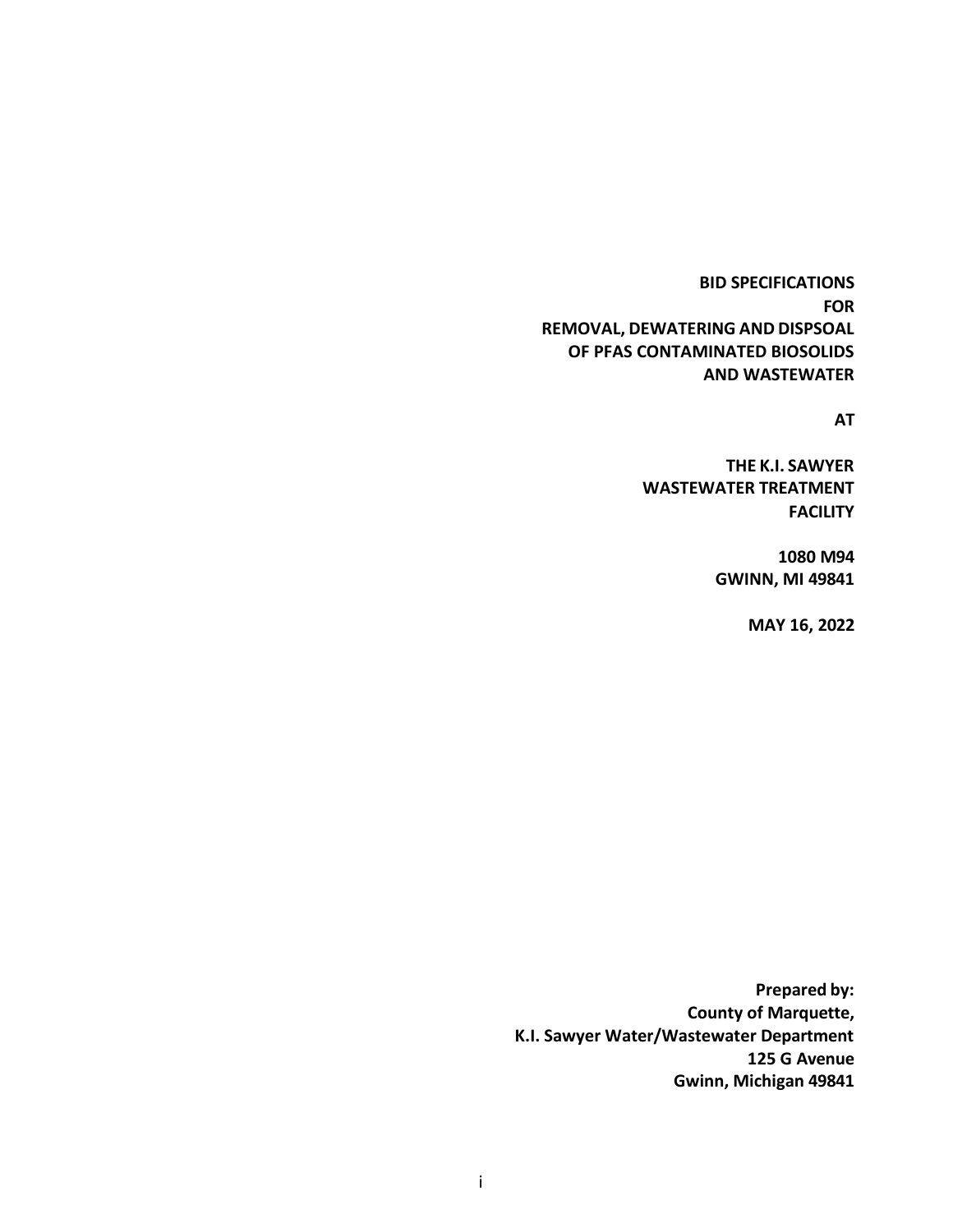# **TABLE OF CONTENTS**

| 1.  |  |
|-----|--|
| 2.  |  |
| 3.  |  |
| 4.  |  |
| 5.  |  |
| 6.  |  |
| 7.  |  |
| 8.  |  |
| 9.  |  |
| 10. |  |
| 11. |  |
| 12. |  |
| 13. |  |
| 14. |  |
| 15. |  |
| 16. |  |
| 17. |  |
| 18. |  |
| 19. |  |
| 20. |  |
| 21. |  |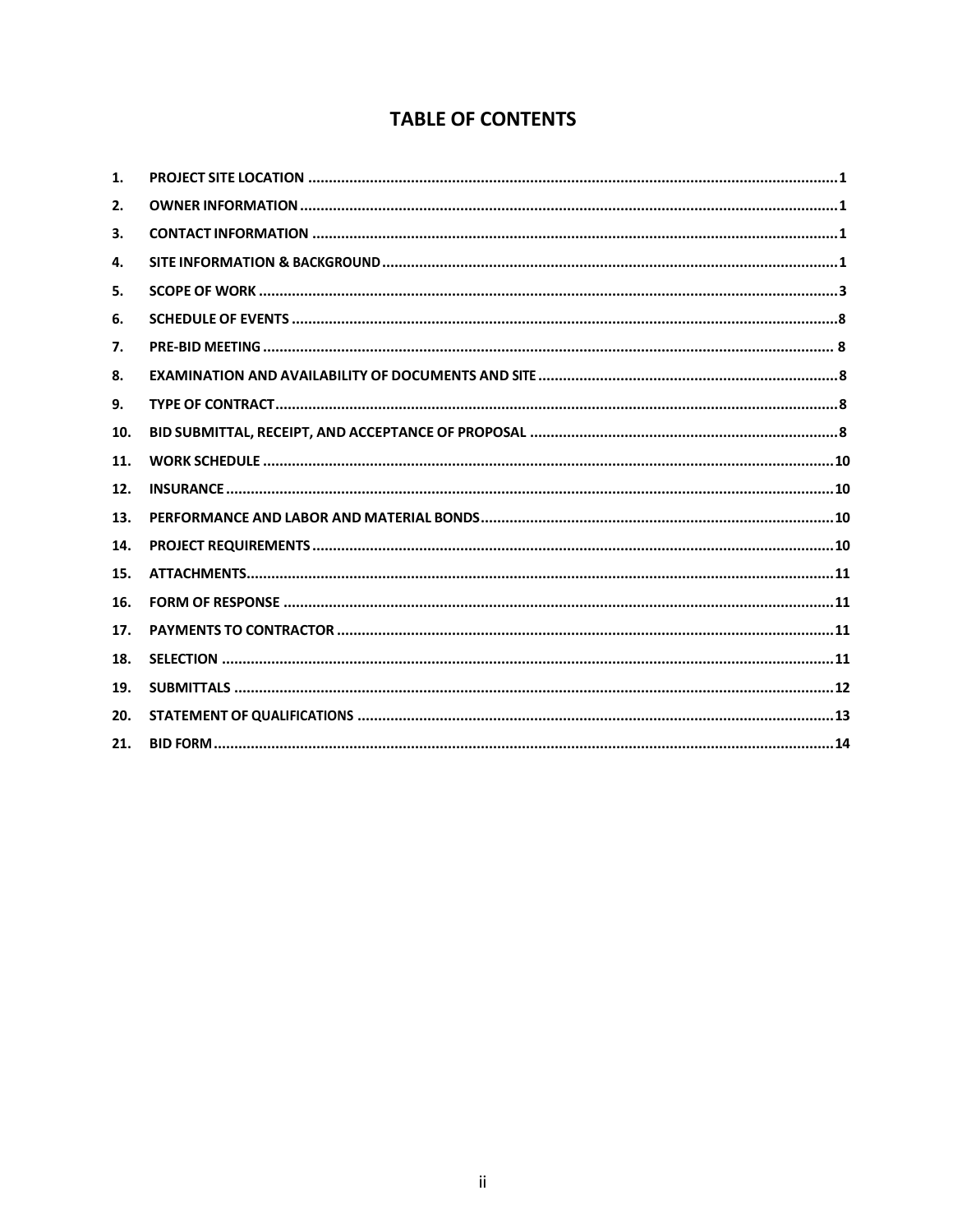# **REQUEST FOR PROPOSAL – FOR K.I. SAWYER WWTP BIOSOLIDS REMOVAL**

#### **1. Project Site Location**

K.I. Sawyer Wastewater Treatment Facility 1080 M94 Gwinn, MI 49841 46°20'03.9"N 87°22'41.2"W

### **2. Owner Information**

County of Marquette, K.I. Sawyer Water/Wastewater Department 125 G Avenue Gwinn, Michigan 49841

## **3. Contact Information**

The sole point of contact for this RFP is:

Nicholas Hautamaki Water/Wastewater Supervisor K.I. Sawyer Water/Wastewater Department 906-346-9403 [nhautamaki@mqtco.org](mailto:nhautamaki@mqtco.org)

### **4. Site Information & Background**

The County of Marquette (County), K.I. Sawyer Wastewater Treatment Plant (WWTP), is seeking a request for proposals (RFP) from firms for biosolids removal and disposal. The WWTP is storing Per- and Poly- Fluoroalkyl Substances (PFAS)-contaminated biosolids in two sludge storage tanks, an aerobic digester, and an industrial pretreatment lagoon. There is also PFAS contaminated water/sludge in a final clarifier that will require removal. The WWTP has historically land applied Class B biosolids; however, these PFAS-impacted biosolids cannot be land applied. These structures have been temporarily isolated from the WWTP's processes.

The sources of PFAS contamination have been identified to minimize contamination of newly generated biosolids. An existing on-site storage tank has been utilized to temporarily store newly generated biosolids prior to Land Application. Newly generated biosolids are not part of this scope.

The County desires to remove and dispose of the PFAS-impacted biosolids, sludge and water from the two sludge storage tanks, aerobic digester, industrial lagoon, and final clarifier in order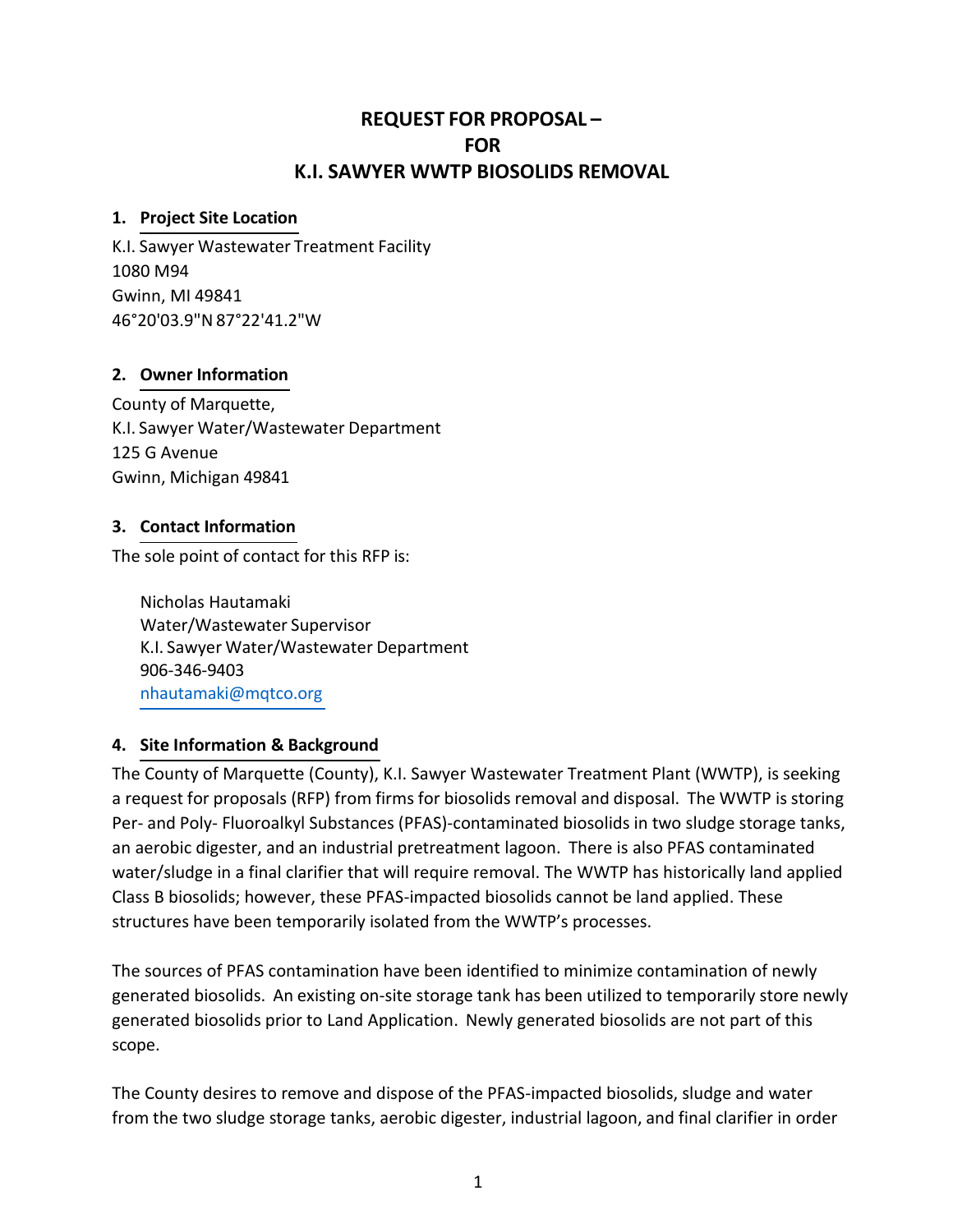to place all five structures back into service. The requested services for the subject bid will include the following general tasks:

- Securing all permits and providing all notices as required by local, state and federal rules and laws.
- Site preparation
- Performance of the Scope of Work detailed in Section 5
- Restoration of disturbed areas resulting from project work to pre-work condition.
- Removal upon project completion of all contractor project appurtenances including but not limited to: equipment, materials, debris, and garbage.

All work described in these Specifications will be coordinated through and performed under the supervision of Marquette County.

This RFP is requesting costs to remove and dispose of approximately 2.4 million gallons of PFAS impacted biosolids, water and sludges located in the two (2) 750,000-gallon sludge storage tanks, the industrial pretreatment lagoon containing approximately 750,000 gallons of water, sand, and biosolids, aerobic digester containing approximately 72,000 gallons of biosolids and approximately 45,000 gallons of water and sludge in a final clarifier. Any method of dewatering and disposal will be considered but must be environmentally acceptable and verifiable through an approved laboratory.

| Approximate Volumes and PFAS levels of PFAS Holding Tanks |                             |                          |                              |                           |                                                 |
|-----------------------------------------------------------|-----------------------------|--------------------------|------------------------------|---------------------------|-------------------------------------------------|
| Location                                                  | North Sludge<br>Storage     | South Sludge<br>Storage  | South<br>Aerated<br>Digester | South Final<br>Clarifier  | Industrial<br>Lagoon                            |
| Volume (gal)                                              | 700,000                     | 700,000                  | 72,000                       | 45,000                    | 870,000                                         |
| % Solids                                                  | 6% Estimated                | 6% Estimated             | 2% Estimated                 | Less than 1%              | 6% Estimated                                    |
| Dry Tons                                                  | 175                         | 175                      | 6                            | 2                         | 217                                             |
| PFOS Levels                                               | 3600 $ng/g$<br>(Dry Weight) | 440 ng/g<br>(Dry Weight) | $230$ ng/g<br>(Dry Weight)   | 655 ng/L<br>(as a liquid) | 909 ng/L<br>(liquids)<br>323 $ng/g$<br>(solids) |

# **HEALTH & SAFETY - Hazardous and Non-Hazardous Materials**

All work shall conform to applicable laws including, but not limited to the Occupational Safety and Health Administration (OSHA) standards 29 CFR Parts 1910 and 1926. Constructor onsite personnel shall be properly trained in the handling of contaminated and hazardous waste (HAZWOPER). The Contractor shall provide Owner a complete health and safety plan (HASP),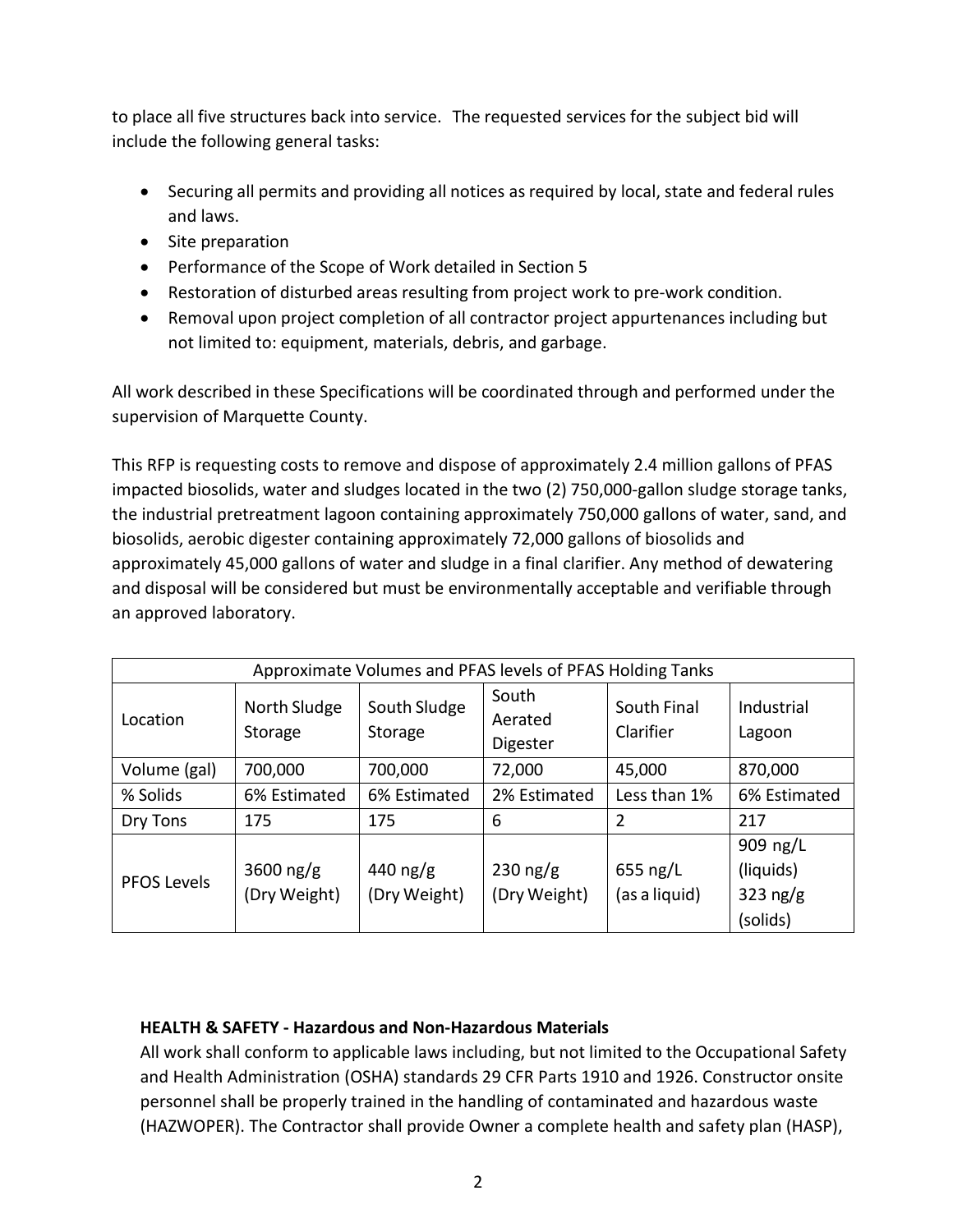which covers all work conducted by the contractor and its subcontractors. The HASP shall be provided to the Owner or its representative prior to initiation of any site activity.

The Contractor shall provide for the health and safety of all its employees as well as its subcontractor employees. The Contractor shall provide all safety measures necessary to protect any person who may approach site activities throughout the course of the work in accordance with applicable OSHA standards.

Any other potentially hazardous or contaminated materials which are discovered during site work shall immediately be brought to the attention of the Owner.

The Contractor shall obtain all licenses, permits, certifications, receipts, etc., and conduct all transportation and disposal work associated with the project in accordance with all local, State and Federal laws, regulations, codes and ordinances. Health and safety regulations relating to the transportation and disposal of wastes shall be complied with at all times.

## **5. Scope of Work**

The scope of services includes the tasks described below:

- A. Remove, stage, and dewater all biosolids, sludges, and sand from the two sludge storage tanks, aerobic digester, final clarifier, and the industrial pretreatment lagoon.
	- a. The Contractor shall provide unit cost per gallon to remove and dewater the biosolids from the two sludge tanks, aerobic digester, final clarifier, and industrial lagoon. Contractor shall include in its per unit cost all labor needed to complete the tasks required. Contractor shall also include costs for the mobilization and use of all necessary equipment to fully complete the removal process including dewatering equipment (i.e., belt, screw press, or centrifuge dewatering.)
	- b. As much as  $1/4<sup>th</sup>$  of the total Industrial Pretreatment Lagoon volume may contain sand, which may need to be removed using excavation equipment.
	- c. While the final clarifier water level is below the water table, groundwater pressure relief valves open and let in approximately 30,000 gallons of PFAS contaminated groundwater per day. The longer it takes to clean this tank, the more gallons there will be to treat.
	- d. The aerobic digester may be pumped to one of the sludge storage tanks as those tanks are getting processed, K.I. Sawyer WWTP staff may perform the pumping and washdown of this tank as to be determined by preference of the Contractor.
	- e. The dewatering process shall provide a level of dewatering from the current 5-6% solids to a minimum of 22% or greater and be suitable for transport to and acceptance at the disposal facility.
	- f. Contractor shall provide, the secondary containment for the staging area to prevent PFAS- contaminated biosolids from releasing into the environment. Stage, as necessary, dewatered biosolids pending transportation and disposal to an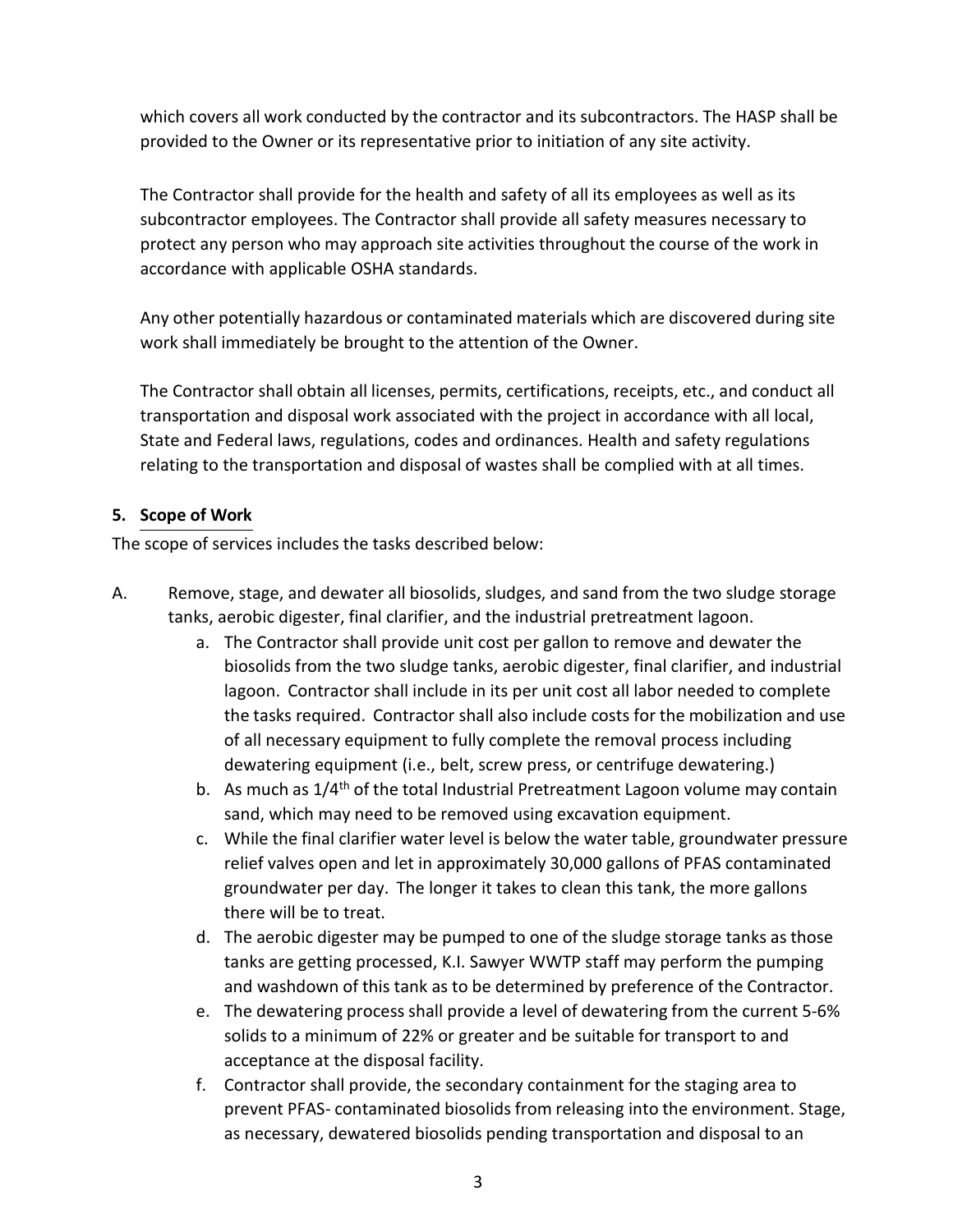approved disposal facility. Contractor shall remove, clean and/or dispose of the secondary containment upon project completion.

- B. Load and transport dewatered biosolids to an USEPA/EGLE-approved and licensed disposal facility.
	- a. The Contractor shall provide a unit cost per ton for the staging, loading and transportation of dewatered biosolids to the selected licensed disposal facility.
	- b. The dewatered biosolids shall be transported offsite by truck or by rail as necessary to the disposal facility accepting the PFAS-contaminated material. The method of transportation to haul the dewatered biosolids off site for disposal shall be identified in the contractors bid.
	- c. For the purpose of this Bid Request, it is assumed that 575 tons of biosolids and sludges (including sand in the bottom of the industrial lagoon) will be transported from the site to the disposal facility. The Contractor shall invoice and be compensated only the actual amount as determined by certified scales at the disposal facility and documented on landfill generated weight tickets or trip receipts and manifests. The Owner reserves and shall have the right to make such alterations in the work and landfill material quantities as may be necessary or desirable to complete the work as originally intended. The bid unit pricing will be honored for actual quantities ±50% of the corresponding original bid quantity. Changes in quantity outside of this range may be subject to contract change order
	- d. The Contractor shall provide owner or owner's representative with all forms, manifests, etc. for owner's signature and provide copies of all trip tickets and manifests to owner for billing documentation at the beginning of each workday for the previous workday's loads.
	- e. The Contractor shall be responsible for transporting the waste in accordance with all local, state, and federal requirements. The Contractor shall be responsible for determining when each individual truck/transport vessel is full. The Contractor shall insure that each load is secure, within weight limits, and does not contain any free liquids that would spill during transport or result in rejection at the disposal facility. Any fines, fees, and/or penalties related to the above shall be paid by the Contractor at their expense.
- C. Dispose of dewatered biosolids in an USEPA/EGLE-licensed disposal facility approved by the Owner.
	- a. The Contractor shall provide written documentation from the disposal facility that the biosolids material is acceptable and the disposal facility is properly licensed and permitted to accept the material.
	- b. The Contractor will provide a unit cost per ton for disposal of the biosolids. The proposed receiving disposal facility shall be in compliance with all local, state, and federal regulations pertaining to disposal of the PFAS-containing biosolids.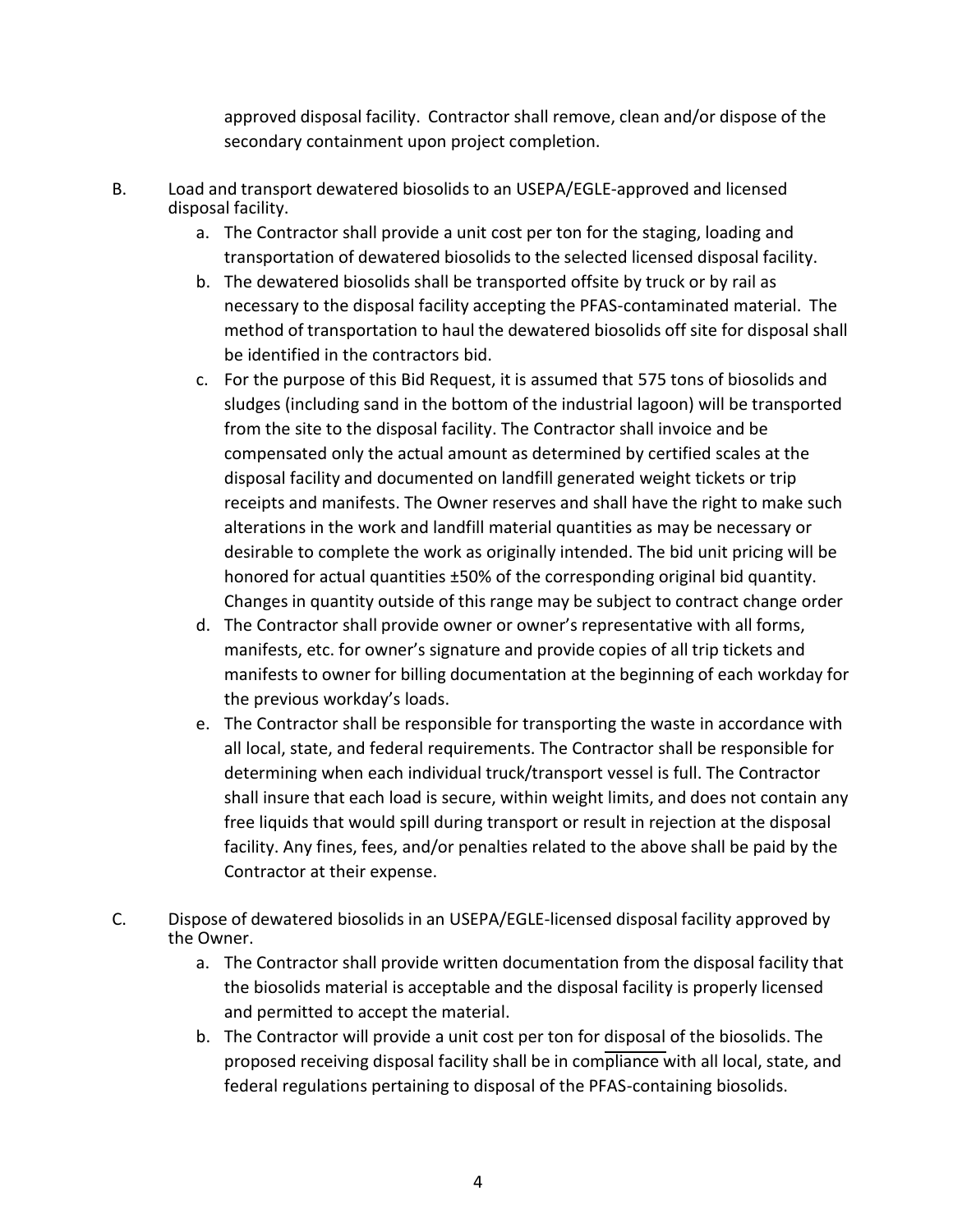- i. For this RFP, it is estimated that 575 tons of biosolids will be disposed of. The actual total may be more or less than the estimated 575 tons. The Contractor shall invoice and be compensated only the actual amount as determined by certified scales at the landfill/disposal facility and documented on landfill-generated weight tickets. The associated manifest number shall be noted on the corresponding landfill weight ticket.
- ii. Contractor shall include in its unit price, costs for disposal of filtered sediment and spent filters/bags from the filtrate liquid prior to the treatment system (see Section D(c)).
- c. The Contractor shall present copies of all landfill/disposal facility trip tickets to owner for billing documentation at the beginning of each workday for the previous workday's loads.
- d. The Contractor will be responsible for selecting the disposal facility and obtaining disposal approval including collecting and analysis of representative biosolid samples. The Contractor will be responsible for collecting and analyzing intermittent samples that the disposal facility may require during the work.
- D. Contractor shall provide and operate an approved and proven treatment system to remove the PFAS compounds from all wastewaters generated by biosolids dewatering process, including sludge storage tank, aerobic digester, final clarifier, and industrial pretreatment lagoon wash water (see Section E(a)(i)).
	- a. The Contractor shall provide costs to mobilize, construct, operate, maintain, deconstruct, and demobilize a wastewater treatment system capable of removing PFAS compounds to levels acceptable to the WWTP (see Section  $B(a)(v)$ ).
		- i. For purposes of this RFP assume that the treatment system is composed of at least two (2) – 1000-pound canisters of activated carbon connected in series. Cost shall include all carbon treatment system appurtenances including, but not limited to, pumps, sediment filtration, piping, valves, sample ports, and secondary containment.
		- ii. Cost shall include initial carbon supply. Activated carbon shall be of certified new or certified regenerated (containing no PFAS or other organic compounds) carbon. The carbon supply selected shall have been proven to effectively removed PFAS compounds from wastewater. The Contractor shall specify in their bid the source of the carbon and documentation of its PFAS removal effectiveness.
	- iii. Cost and initial wastewater treatment sample collection (treatment system influent, intermediate, and effluent).
	- b. Operate the wastewater treatment system, including all labor, equipment, and material (exclusive of carbon change outs)
		- i. Cost shall include per day of operation and include all labor and materials, including carbon change out and disposal. The contactor shall include costs for collecting influent, intermediate, and effluent samples from the treatment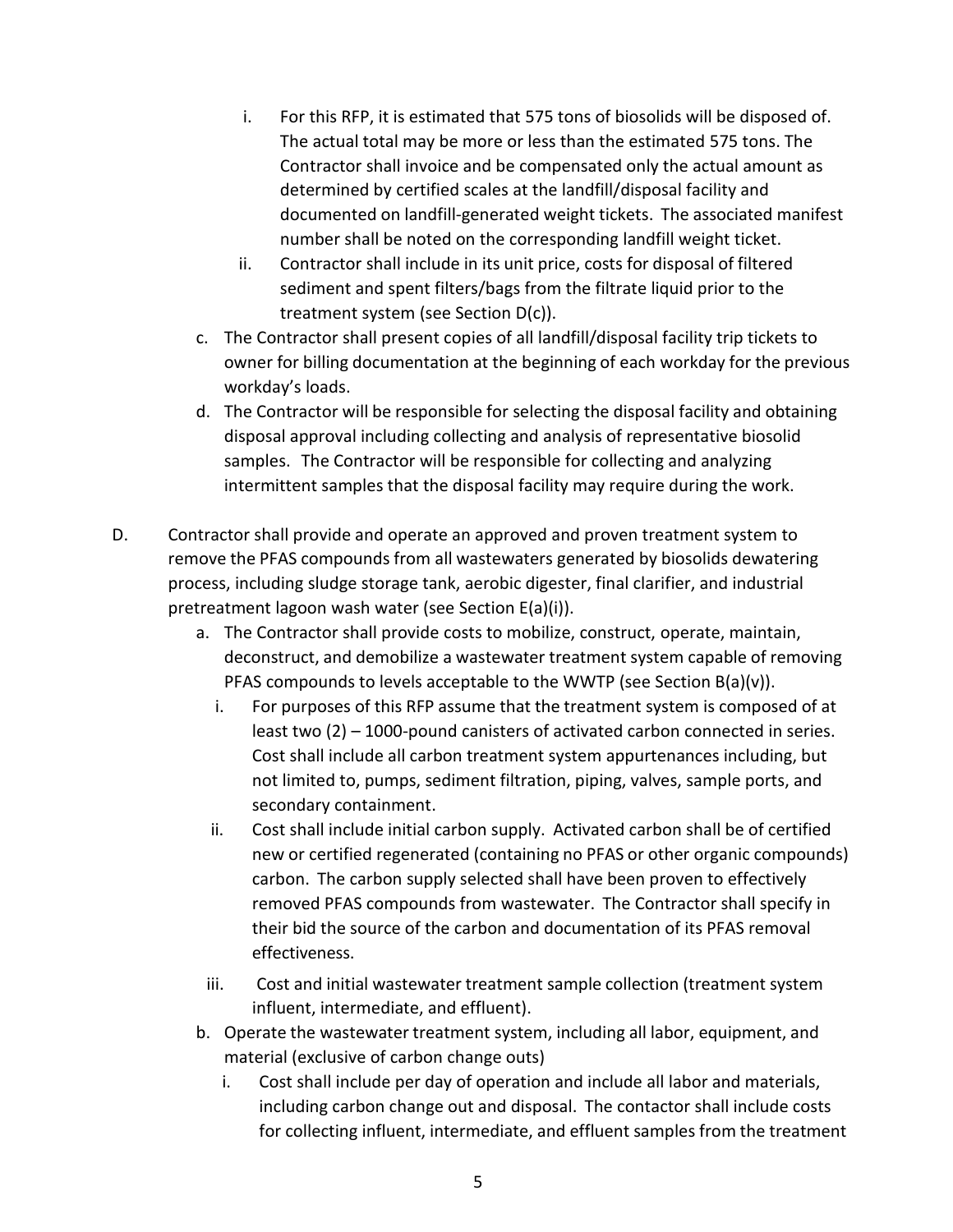system during the operational period. Contractor shall submit the samples to the WWTP for analyses. Cost of the analyses will be the Owner's responsibility.

- ii. The Contractor shall provide a temporary connection to transfer treated wastewater to the WWTP oil/water separator tanks. This includes all labor, material, and equipment costs to provide, install, maintained (leak detection, repair, freeze prevention, etc.), and remove and/or dispose of this temporary connection.
- c. Contractor shall provide costs for four (4) 1000-pound carbon change outs. Include cost for delivery, waste characterization, waste approvals, loading, transportation and disposal or regeneration of spent carbon.
	- i. Pre-filtered sediment and spent filters/bags may be disposed of with the biosolids. Contractor shall arrange for disposal approval of filtered sediment and spent filters/bags with the biosolids disposal facility.
- d. Provide costs for five (5) 20,000-gallon frac tanks to temporarily store untreated and/or treated wastewater.
	- i. Bids assume that up to 5 frac tanks may be provided on a given day, for 90 days.
	- ii. Costs shall include delivery, cleaning, transportation, treatment and disposal of cleaning liquids and solids, and removal from site.
		- 1. Treated wastewater must be tested in batches prior to discharge to the WWTP during the entire project to assure levels are at 12 ppt or below for PFOS and 12,000 ppt for PFOA.
			- 2. Verification sampling and analysis of treated wastewater will be performed by K.I. Sawyer WWTP staff with 4-6-day laboratory turnaround time including 1 day for shipment. Wastewater that has been verified by K.I. Sawyer to meet discharge standards may be transferred to one of four 30,000-gallon onsite oil/water separator tanks at WWTP discretion. Cost to transfer wastewater shall be included.
- E. Clean and epoxy seal the two sludge storage tanks and the industrial pretreatment lagoon.
	- a. Once the biosolids are removed from the sludge storage tanks and industrial lagoon, each must be completely cleaned, power washed, and coated with an epoxy coating to seal the concrete to prevent any residual PFAS entrained in the structures from leaching out of the concrete surfaces.
		- i. The epoxy coating must be of a quality and specification capable of withstanding continued exposure to exterior elements and extreme temperature variations from -40 $\degree$ F thru 120 $\degree$ F.
		- ii. Contract shall describe the cleaning and coating process in the bid document.
		- iii. The water used to clean the storage tanks, industrial lagoon, transport vehicles and any resulting solids must be treated to remove PFAS prior to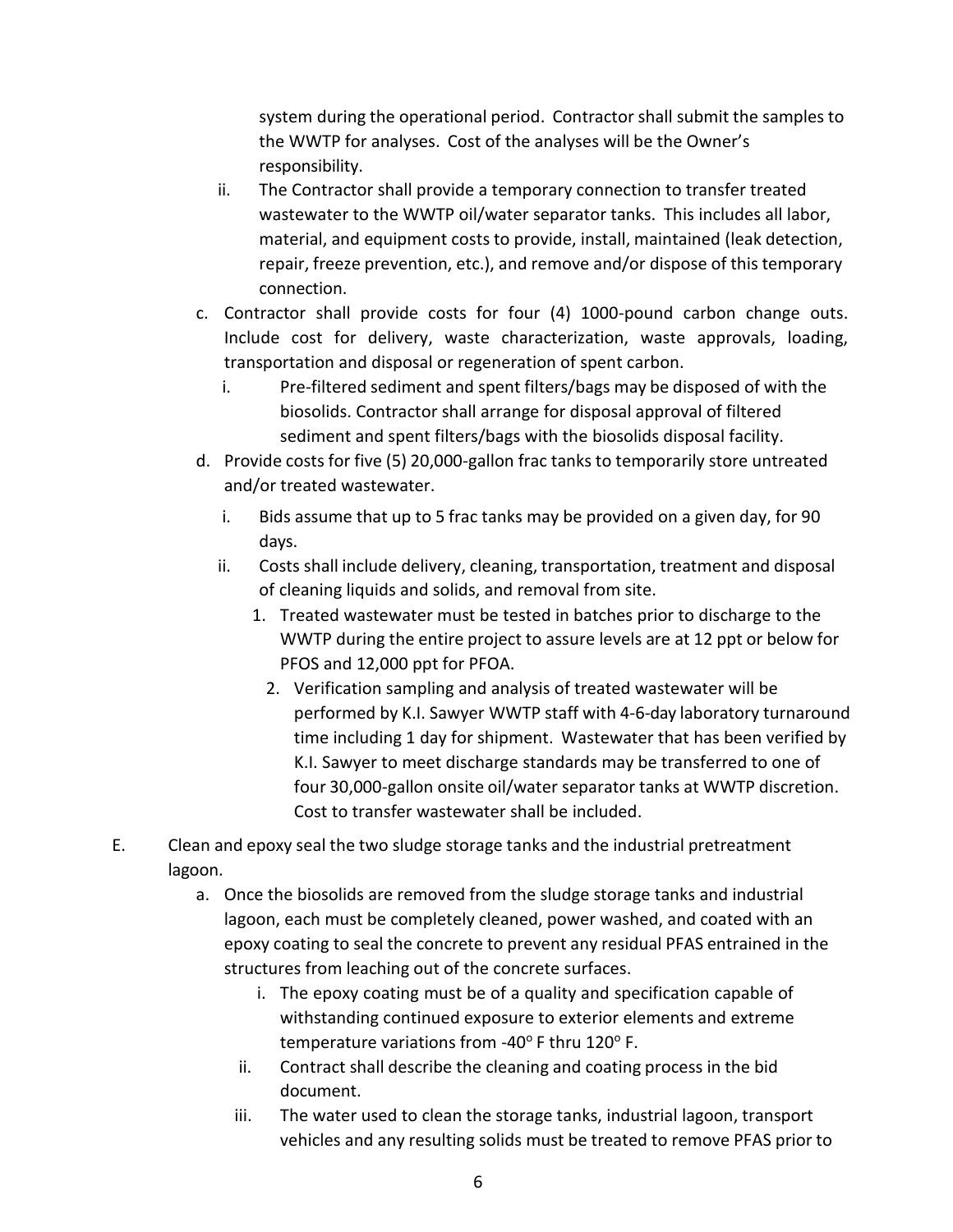disposing of the liquids back into the WWTP to avoid contamination of future biosolids. This wastewater shall be transferred to one of the 20,000 gallon frac tanks (see Paragraph D(d)) for treatment through the carbon treatment system covered in Paragraph D.

- F. Decontaminate Personnel and Equipment -Contractor shall decontaminate site personnel and equipment and dispose of personal protective equipment where necessary.
- G. Site Restoration The Contractor shall prepare, maintain, and return to in-like condition (acceptable to owner) the specified areas that receive and stage the dewatering and treatment system and all its components including but not limited to tanks, piping, and pumps.
- H. Alternate methods of clean up and disposal will be considered, but must be approved by K.I. Sawyer WWTP, and verifiable through sample analysis by an approved laboratory. Alternate methods may be attached to the Contractor's bid, but Contractor must complete the bid form in accordance with the methodologies and specification of this RFP.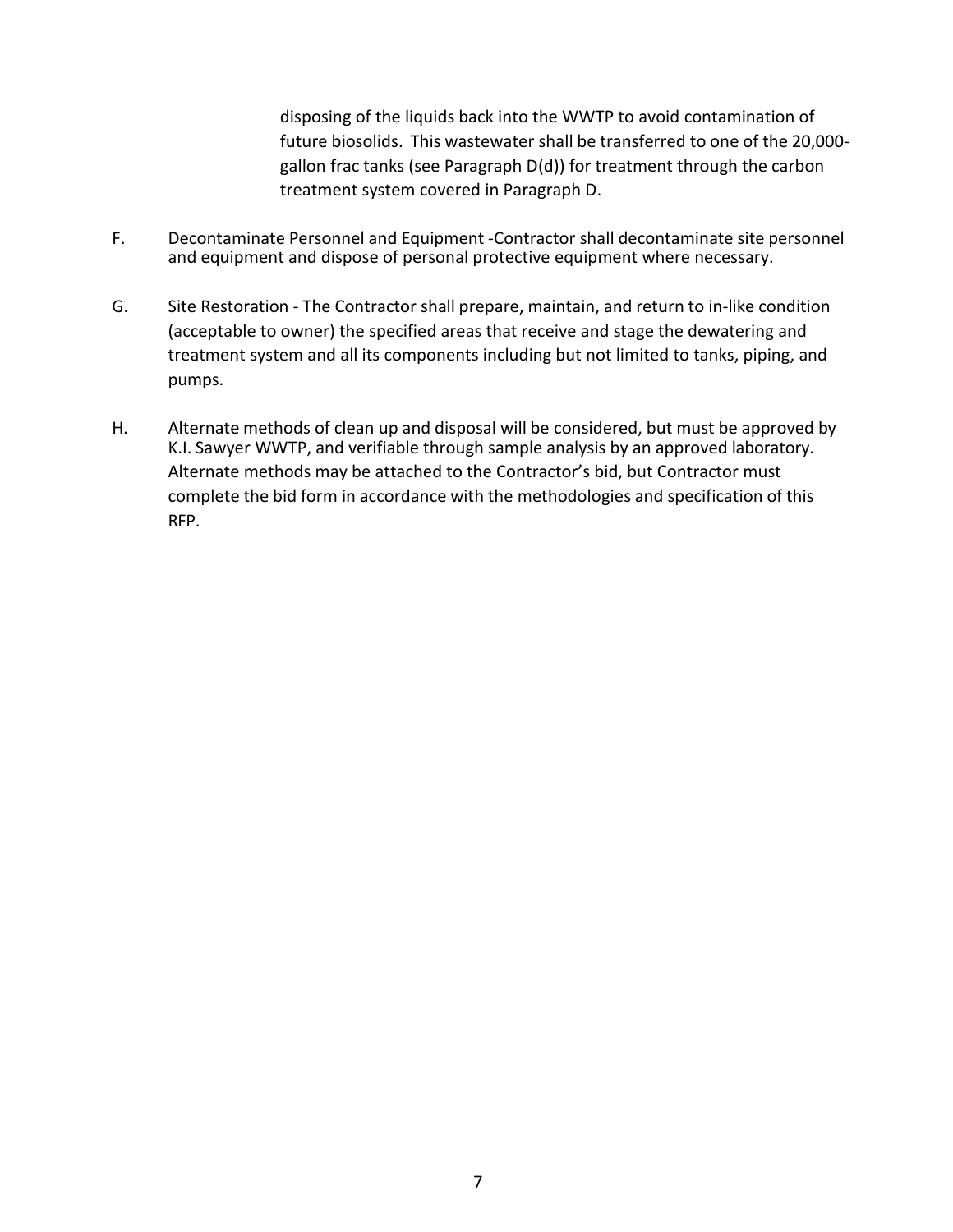## **6. Schedule of Events**

| June 17, 2022 | <b>RFP issued to Vendors</b>                                                        |
|---------------|-------------------------------------------------------------------------------------|
| June 29, 2022 | <b>Mandatory Pre-bid Meeting</b>                                                    |
| July 6, 2022  | Questions from Vendors due (written and submitted via email only to                 |
|               | nhautamaki@mqtco.org)                                                               |
| July 11 2022  | Addendum will be issued on or prior to this date to address Questions from          |
|               | Vendors (if needed) (All addenda will be posted on the Marquette County<br>website) |
| July 15, 2022 | Proposal and Bid Due Date (by 10:00 am EST; bid opening immediately after)          |

Responses received after the deadline cannot be considered and if mailed, will be returned unopened. The County is not responsible for delays occasioned by the US Postal Service, the internal mail delivery system of the county, or any other delivery method employed by the Contractor.

## **7. Pre-Bid Meeting**

A mandatory pre-bid meeting will be held at the property on June 29, 2022, at 12:00 PM EST, at which time access to all areas of the project site will be provided and questions answered. Appropriate personal protective equipment (PPE) (i.e., hard hat and safety boots/shoes) will be required for access to the site.

### **8. Examination and Availability of Documents and Site**

Complete digital project bidding documents are available at: [https://www.co.marquette.mi.us.](https://www.co.marquette.mi.us/) Those wishing to download the bidding documents electronically do so at their own risk for completeness of the bidding documents.

Technical questions shall be emailed to:

Nicholas Hautamaki K.I. Sawyer Water/Wastewater Department 906-346-9403 [nhautamaki@mqtco.org.](mailto:nhautamaki@mqtco.org)

### **9. Type of Contract**

The Contractor shall execute a contract with Marquette County, Michigan for the price per bid line item on the attached Bid Form (refer to Appendix F for a copy).

# **10. Bid Submittal, Receipt, and Acceptance of Proposal**

Bids must be in accordance with this RFP document and bid specifications including, all attachments. Bidder is responsible for reviewing these documents, investigating applicable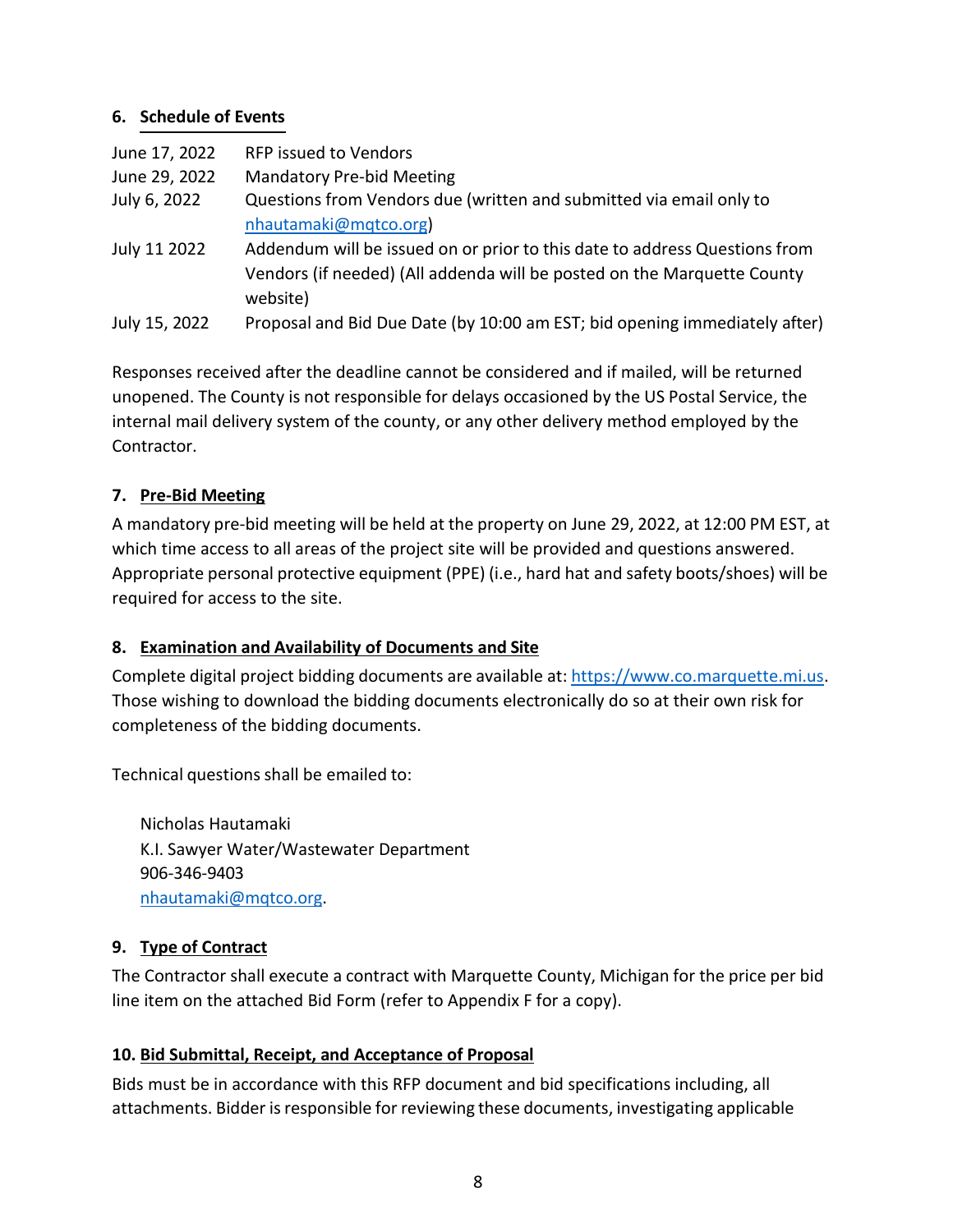regulatory requirements pertinent to the proposed work, and inspecting the site. Bids shall include all costs incurred in complying with the requirements of this RFP and Bid Specification document, applicable regulatory requirements, and in addressing all site conditions and constraints. Items and specificationsthat are necessary to complete the requested services, but may have been omitted from this project manual, should be included by the bidder.

Bidder must respond to all the data requested. Failure to provide all the data required may result in rejection of their Bid.

Bid Due Date: 10:00 AM EST, July 15, 2022

Submission: Submit three complete sets of documents in a sealed envelope, which identifies the proponent and states "K.I. Sawyer WWTP Biosolids Disposal".

Method of Submittal: By mail or delivery in person to:

Airport Services Center 125 G Avenue, Gwinn, Michigan 49841.

Items and specifications that are necessary to complete the requested services but may have been omitted from this RFP should not be included by the bidder on the bid form. The bidder may, however, include other lump sum or unit costs that the bidder deems necessary to complete the project. Alternative methods will be considered and evaluated and should be adequately explained and detailed in Contractor's bid.

Discrepancies between the indicated sum of any column of numerals and the correct sum, or between the indicated multiple of a unit price and the correct multiple, will be resolved in favor of the correct sum or multiple.

The County of Marquette, Michigan reserves the right to reject any and all proposals and to waive informalities therein to determine which is the most acceptable bid and to negotiate contract terms with the apparent Contractor. Bids will be evaluated on the basis of quoted cost, number of days necessary to complete the work, as well as other financial and performance criteria of the Bidder.

It is expected that bid selection/contract will be awarded on/or before August 5, 2022. It is recommended that the bidder provide contact information and be responsive to any questions regarding their bid that may arise between the Bid Submittal and the Bid Award dates.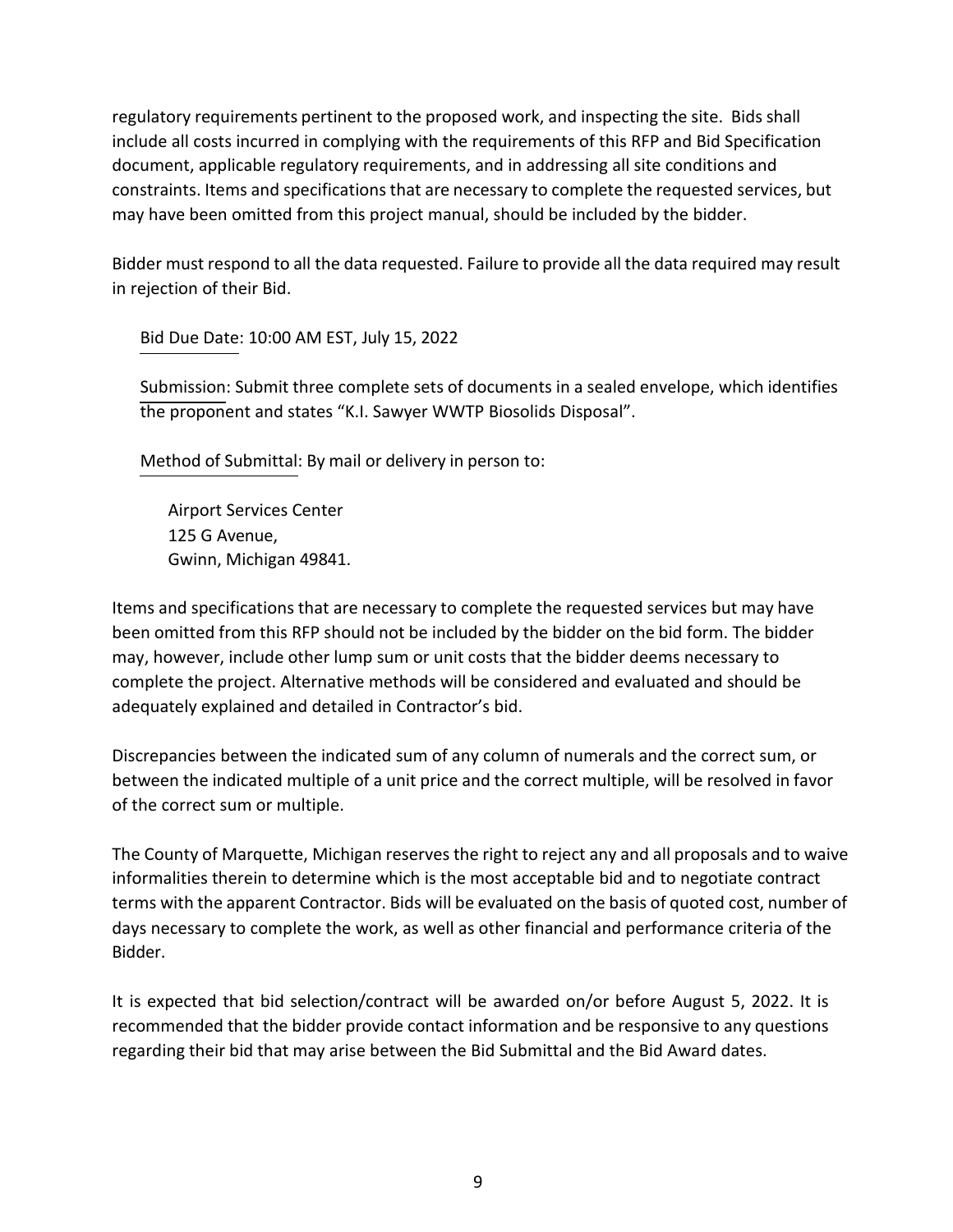This completed bid package along with all attachments and addendums will represent the entire agreement and contract between the Owner and the selected contractor. Final award of a contract will be predicated on finalization of a complete contract with Marquette County.

# **11. Work Schedule**

The Contractor shall commence the work as soon as practical once the contract is awarded. All work activities shall be completed by November 1, 2022. The project start date will be determined by Marquette County and is expected to be in August, 2022.

If the Contractor is delayed at any time in progress of the work by changes ordered in the work, fire, abnormal or adverse weather conditions not reasonably anticipatable, or by other causes which Marquette County determines may justify the delay, then the contract time shall be extended for such reasonable time as the Owner may determine.

It is desired that work commence as soon as possible and continue without interruption until the project is complete. All work must be completed within 90 calendar days of Contract Award.

# **12. Insurance**

Bidders must be able to meet the County of Marquette's insurance standards as set forth in the attached description of required coverage. The Contractor and each subcontractor shall provide at its own cost any additional insurance which is required by law or which it considers necessary to conduct the requested services.

# **13. Performance and Labor and Material Bonds**

Performance and Labor and Materials Payment Bonds will be required for this project, and your preliminary bid should include costs for Performance Bonds and Labor and Material Payment Bonds at one hundred percent (100%) of the Base Contract amount. Contractor should include the cost of the Performance and Labor and Materials Bonds as a separate line item in their bid.

# **14. Project Requirements**

- 1. All work shall be accomplished in accordance with all applicable federal, state, and local codes.
- 2. The Contractor shall be responsible to pay current Davis Bacon wages on the project and submit certified payrolls to the County Operations Manager.
- 3. The Contractor shall be responsible to acquire all permits required for the project.
- 4. Workmanship and materials to be warranted for one year from project completion.
- 5. Successful bidder shall execute a contract with County of Marquette that conforms to the requirements set forth herein.
- 6. Successful bidder shall supply a payment bond in an amount not less than the total amount of the successful bid.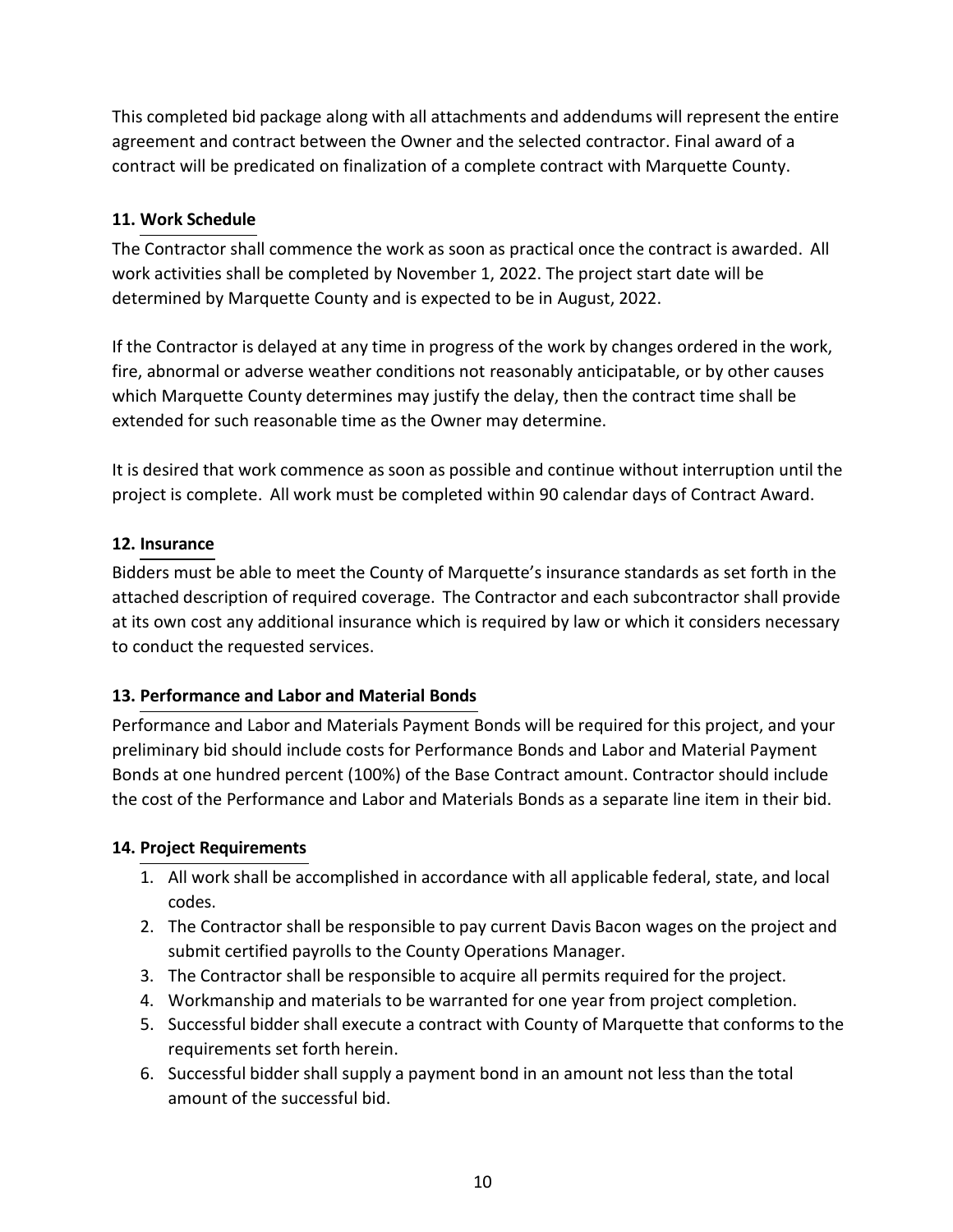- 7. Successful bidder shall supply a performance bond in an amount not less than the total amount of the successful bid.
- 8. A copy of the chosen bidder's Health and Safety Plan shall be submitted to Owner after contract award and prior to conducting any site work.

Only the items on the proposal form shall be the designated pay items. Bidders shall include all mobilization/demobilization, labor, equipment, materials, testing, travel, and reproductions etc. under each appropriate bid item.

Conditional proposals will not be accepted.

### **15. Attachments**

The following attachments are incorporated into this RFP:

1. County of Marquette's insurance coverage standards

## **16. Form of Response**

- 1. Verifiable experience on projects of similar size and scope.
- 2. Proof of ability to meet County of Marquette professional liability insurance requirements.
- 3. Proposal response form (pgs. 14 thru 17) with a total not-to-exceed bid price for providing the labor and materials described in this RFP.

Price must be firm for sixty (60) calendar days.

# **17. Payments to Contractor**

Invoices may be submitted biweekly. Retainage shall be 10 % until project completion. Owner may reduce retainage if completed work and schedule is satisfactory. Invoices should follow proposal format.

### **18. Selection**

The County of Marquette will award the work to the firm having the combination of price, qualifications, experience, and scheduling most advantageous to the County. The County reserves the right to reject any or all proposals and to wave irregularities in the proposals.

The bidder shall submit their proposal on the forms furnished by the Owner. The bidder shall state the price (written in ink or typed) both in words and numerals which they propose for each pay item furnished in the proposal. In case of conflict between words and numerals, the words, unless obviously incorrect, shall govern.

The bidder shall correctly sign the proposal in ink. If the proposal is made by an individual, their name and post office address must be shown. If made by a partnership, the name and post office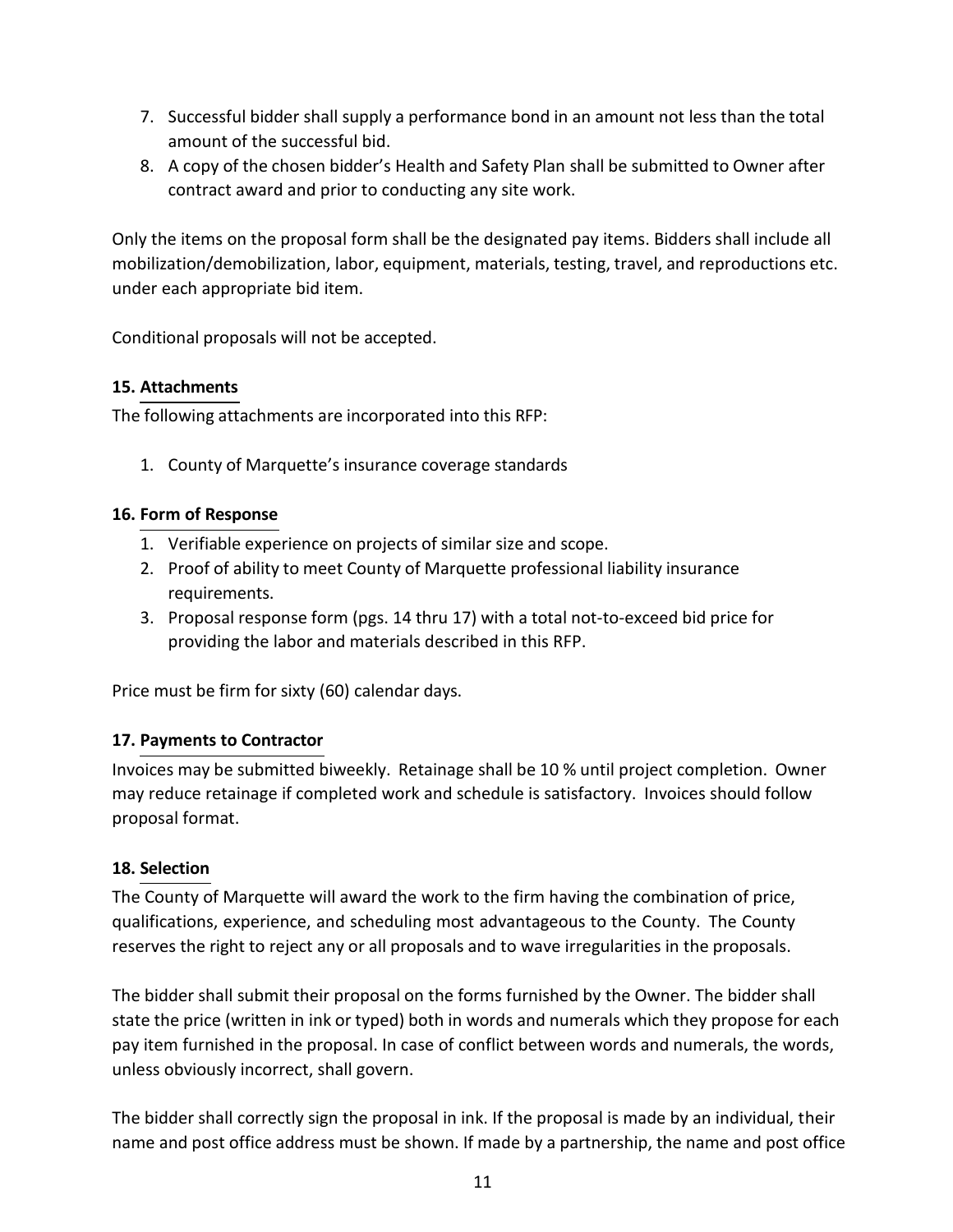address of each member of the partnership must be shown. If made by a corporation, the person signing the proposal shall give the name of the state where the corporation was chartered and the name, titles, and business address of the president, secretary, and the treasurer. Anyone signing a proposal as an agent shall file evidence of their authority to do so and that the signature is binding upon the firm or corporation. The BIDDER acknowledges receipt of addenda issued in respect of foregoing project, and being numbered:

Addendum # \_\_\_\_ Date \_\_\_\_\_\_\_\_\_\_\_\_\_\_

Addendum # \_\_\_ Date \_\_\_\_\_\_\_\_\_\_\_\_\_

Addendum # \_\_\_ Date \_\_\_\_\_\_\_\_\_\_\_\_\_

Addendum # \_\_\_ Date \_\_\_\_\_\_\_\_\_\_\_\_\_

## **19. Submittals**

The following documents must be submitted with the bids:

- Completed Bid Form
- Statement of Qualifications
- Bid Bond
- Surety Bond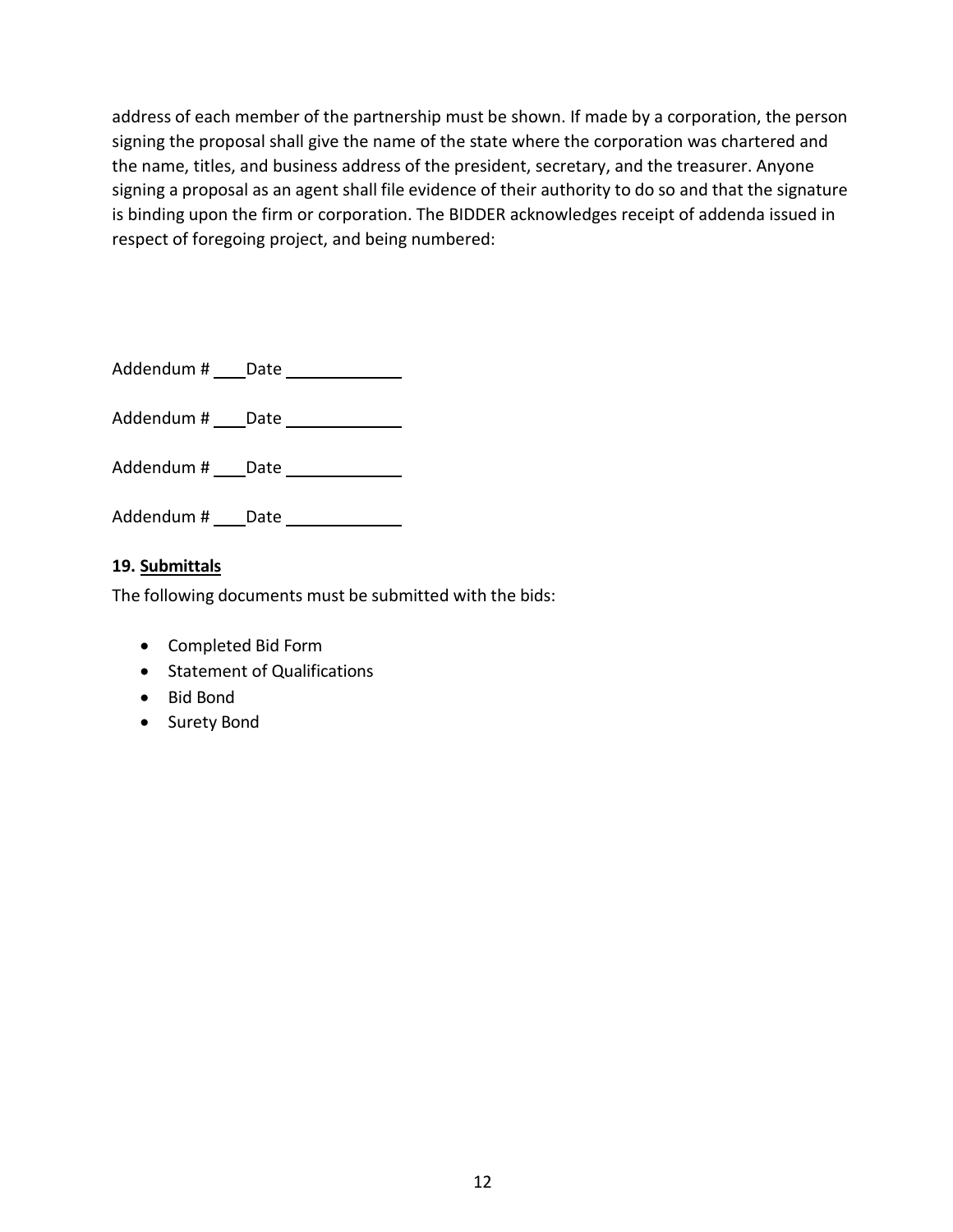#### **20. Statement of Qualifications**

# **Contractor shall provide a Statement of Qualificationsfor contractor and all subcontractors inclusive of the following information**

| 2. Experience Modification Rate (EMR) Number 2020 2021 2022                                                                                          |  |  |
|------------------------------------------------------------------------------------------------------------------------------------------------------|--|--|
| 3. Standard Bonding Capacity:                                                                                                                        |  |  |
| 4. Maximum Bonding Capacity<br><u> 1989 - Johann Harry Harry Harry Harry Harry Harry Harry Harry Harry Harry Harry Harry Harry Harry Harry Harry</u> |  |  |
|                                                                                                                                                      |  |  |
| 6. General Liability - Maximum Insurance Limit: ________________________________                                                                     |  |  |
|                                                                                                                                                      |  |  |
| 8. Standard Auto - Maximum Insurance Limit: Latin Limitian Automatic Automatic Automatic Automatic Automatic A                                       |  |  |
| 9. Contractor's Pollution Liability – Maximum                                                                                                        |  |  |
| Insurance Limit                                                                                                                                      |  |  |

- 10. Contractor shall provide a copy of licenses and permits that are necessary to conduct all portions of the requested services.
- 11. Contractor shall provide a list of trained personnel and documentation of the following certifications for each employee that will conduct work on the site:
	- a. 40-hour training under OSHA 29 CFR 1910.120
	- b. Current refresher training under OSHA 29 CFR 1910.120
	- c. Site Supervisor Training under OSHA 29 CFR 1910.120
	- d. Lead Awareness Training (as necessary)
	- e. Confined Space Entry Training (as necessary)
	- f. Medical Monitoring and Respirator Fit Testing (as necessary)
- 12. Contractor shall provide a list of at least four recently completed projects similar in nature and complexity to this project. The list shall include references and contact information who can verify relative work experience.
- 13. Contractor shall provide a list of any work-related violation or citation for the last three years.
- 14. The Contractor shall note and provide an explanation regarding any material litigation, administrative proceedings and/or bankruptcy currently pending or within the last 10 years.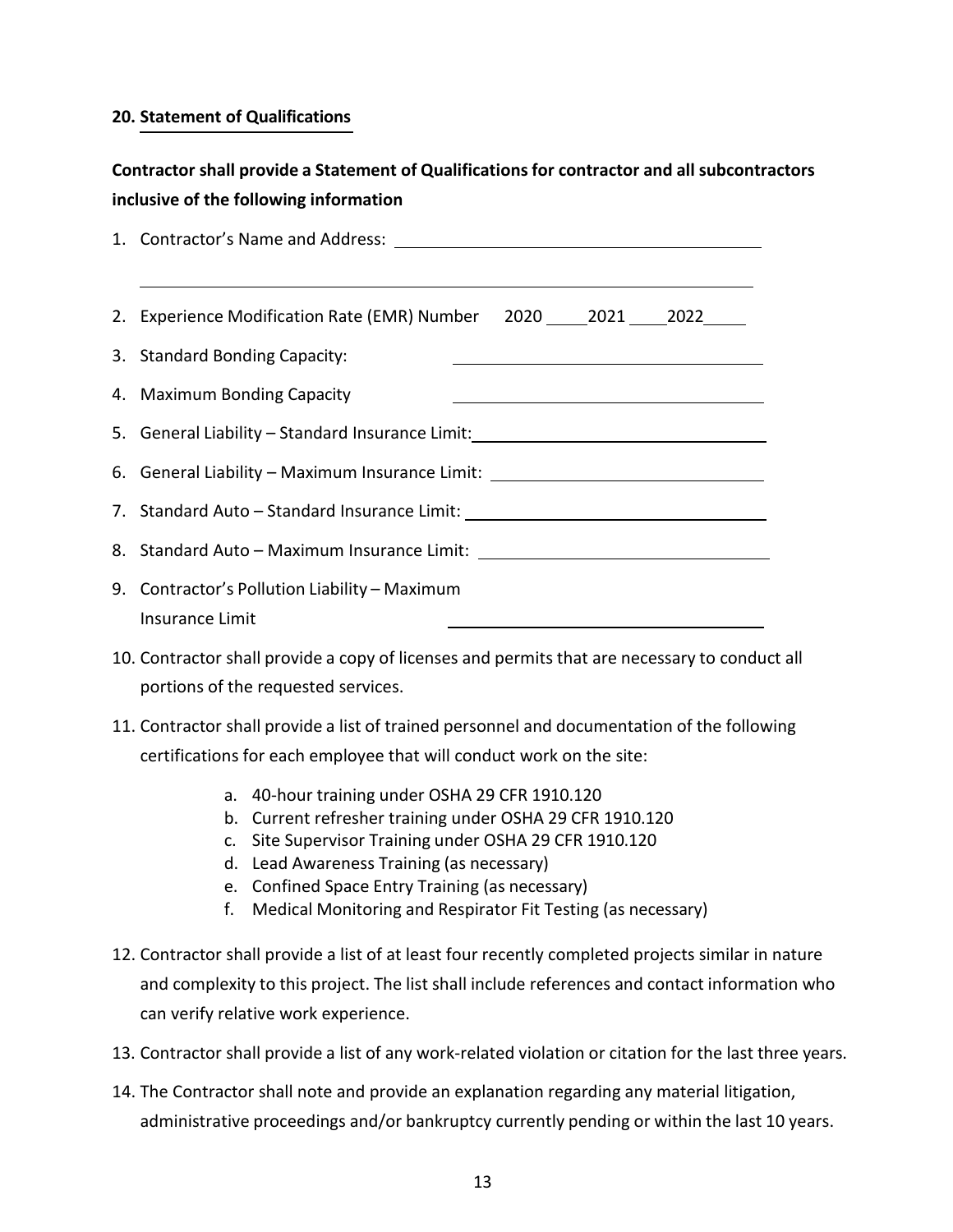## **21. Bid Form**

#### Bidder's Representations and Acceptance of Contract Conditions

The undersigned bidder, having read and examined this entire Bid Specification Package dated June 17, 2022 and any and all other documents related to the project including the following attachments and/or addendums:

| Attachment/Addendum No. | Date |
|-------------------------|------|
| Other:                  |      |
| Other:                  |      |

hereby proposes to complete everything required to be performed in strict conformity with the requirements of this Bid Specification Document, including but not limited to all local, state, and federal rules and laws and to provide and furnish all equipment, labor, and materials necessary to complete in a professional manner all required services as set forth herein for the cost as stated below. The bidder is familiar with and is satisfied as to all laws and regulations that may affect cost, progress, and performance of the Work.

The bidder is aware of the general nature of work to be performed by Owner and others at the Site that relates to the Work as indicated in the Bid Specification Package.

The Bid Specification Documents are generally sufficient to indicate and convey understanding of all terms and conditions for the performance of the Work for which this Bid is submitted.

The undersigned bidder hereby declares that the following list includes any and all subcontractors that are incorporated in the performance of the work and that the work will be performed by the subcontractor in strict accordance with the requirements stated herein.

| <b>Subcontractor Name</b> | <b>Address</b> |
|---------------------------|----------------|
|                           |                |
|                           |                |
|                           |                |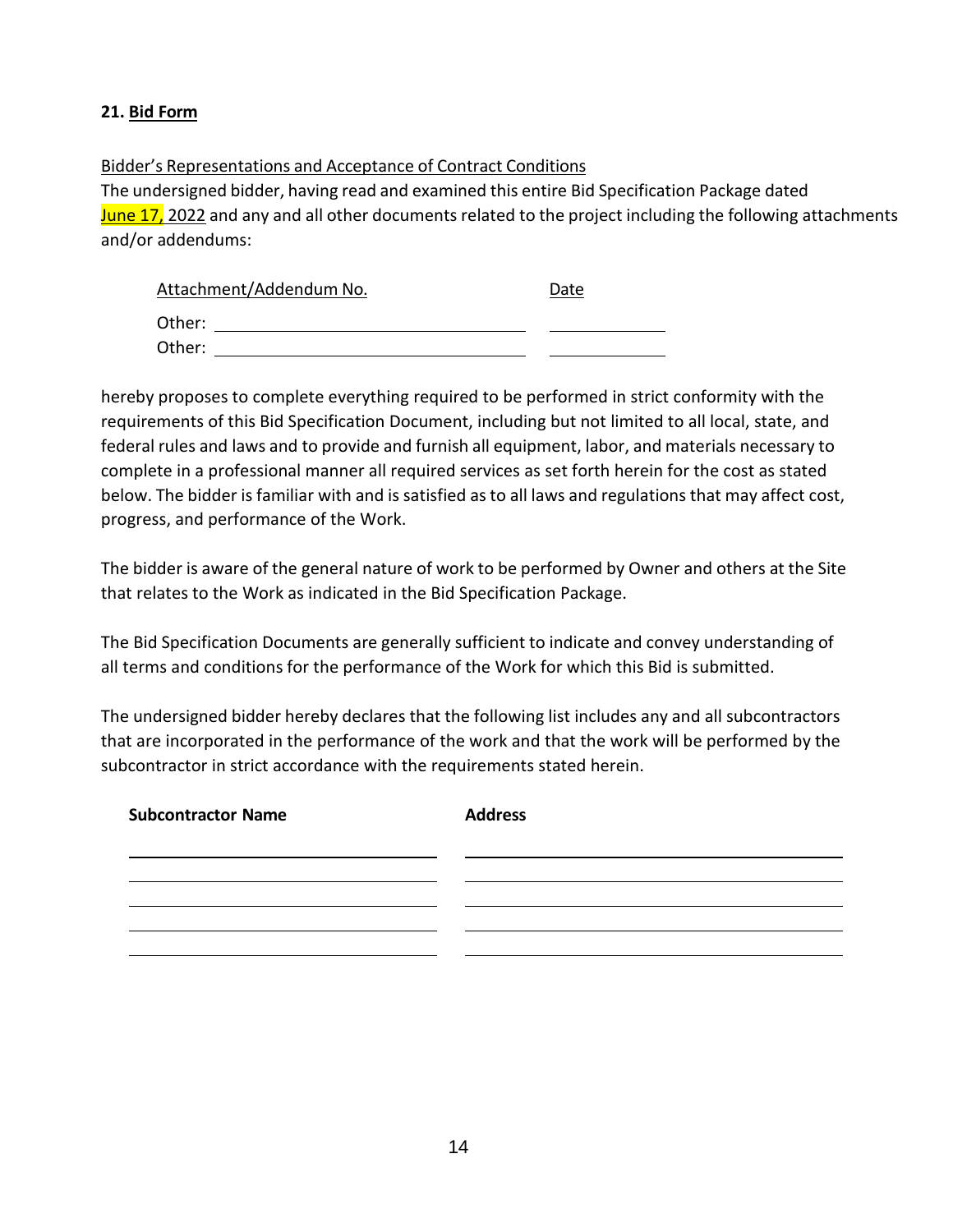# **K.I. Sawyer WWTP Biosolids Removal Bid Sheet**

| <b>Item</b>                                                                                                                                                                             | Quantity                     | <b>Units</b>    | <b>Unit Cost</b>                       | <b>Extended Cost</b> |
|-----------------------------------------------------------------------------------------------------------------------------------------------------------------------------------------|------------------------------|-----------------|----------------------------------------|----------------------|
| A. Remove, Stage, and Dewater Biosolids                                                                                                                                                 | 2,400,000                    | Gallons         | \$                                     |                      |
| <b>B. Load and Transport Dewatered Biosolids to</b><br><b>Disposal Facility</b>                                                                                                         | 575                          | Tons            | \$                                     |                      |
| C. Dispose of Dewatered Biosolids                                                                                                                                                       | 575                          | Tons            | \$                                     |                      |
| D. Treatment and disposal of wastewater                                                                                                                                                 |                              |                 |                                        |                      |
| a. Mobilization, staging area, set-up, initial<br>carbon supply, initial sample collection,<br>demobilization                                                                           | 1                            |                 | Lump Sum                               | \$                   |
| b. Treatment system operation - labor,<br>equipment, and materials (excluding<br>carbon)                                                                                                | Days                         | 90              |                                        |                      |
| Carbon changeouts<br>c.                                                                                                                                                                 | Canister                     | $\overline{4}$  | \$                                     |                      |
| d. Provide up to five (5) 20,000-gallon frac<br>tanks to store treated/untreated<br>wastewater*                                                                                         | *450 equivalent<br>tank days | Per<br>tank day |                                        |                      |
| E. Clean and epoxy-seal two sludge storage<br>tanks and the industrial pretreatment<br>lagoon                                                                                           | 1                            |                 | Lump Sum                               | \$                   |
| F. Personnel and Equipment Decontamination<br>- Include all labor, materials, and<br>equipment to decon-taminate personnel<br>and equipment                                             | 1                            |                 | Lump Sum                               | \$                   |
| G. Site Restoration-Restore site to in-like<br>conditionInclude cleaning                                                                                                                | 1                            |                 | Lump Sum                               | \$                   |
| H. Alternate methods may be attached to the<br>contractor's bid, but contractor must<br>complete the bid form in accordance with<br>the methodologies and specification of this<br>RFP. | 1                            | alternatives.   | Attach separate document that presents |                      |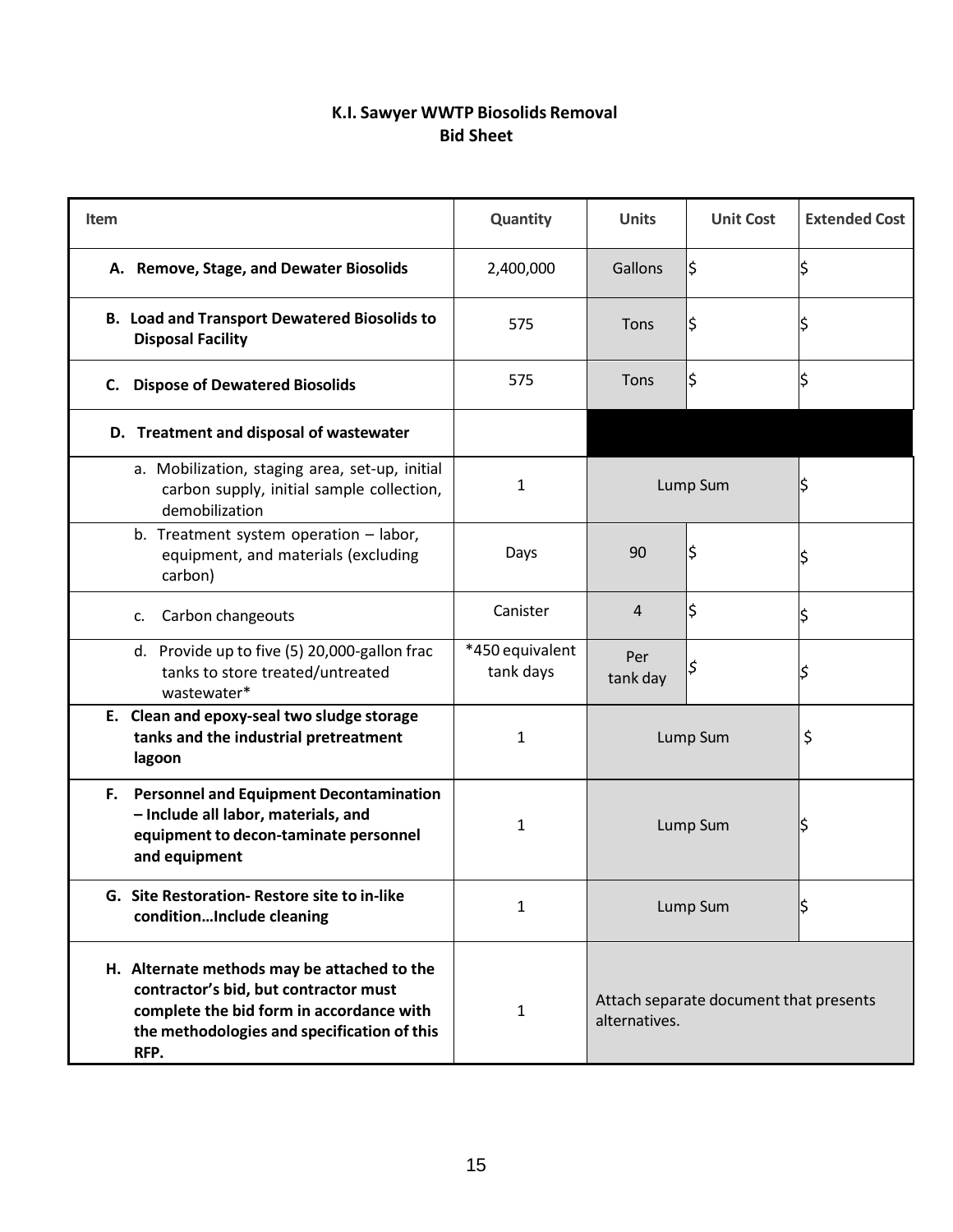| <b>Bid Not-to-Exceed Total</b> |  | -- | $- -$ |  |  |
|--------------------------------|--|----|-------|--|--|
|--------------------------------|--|----|-------|--|--|

### **K.I. Sawyer WWTP Biosolids Removal Bid Sheet – Continued**

- Length of the project may be more or less than 90 days. Project shall be completed within 120 calendar days from Notice to Proceed.
- The bid unit pricing will be honored for actual quantities ±50% of the corresponding original bid quantity.
- \* Based on up to 5 frac tanks provided per given day, for 90 days